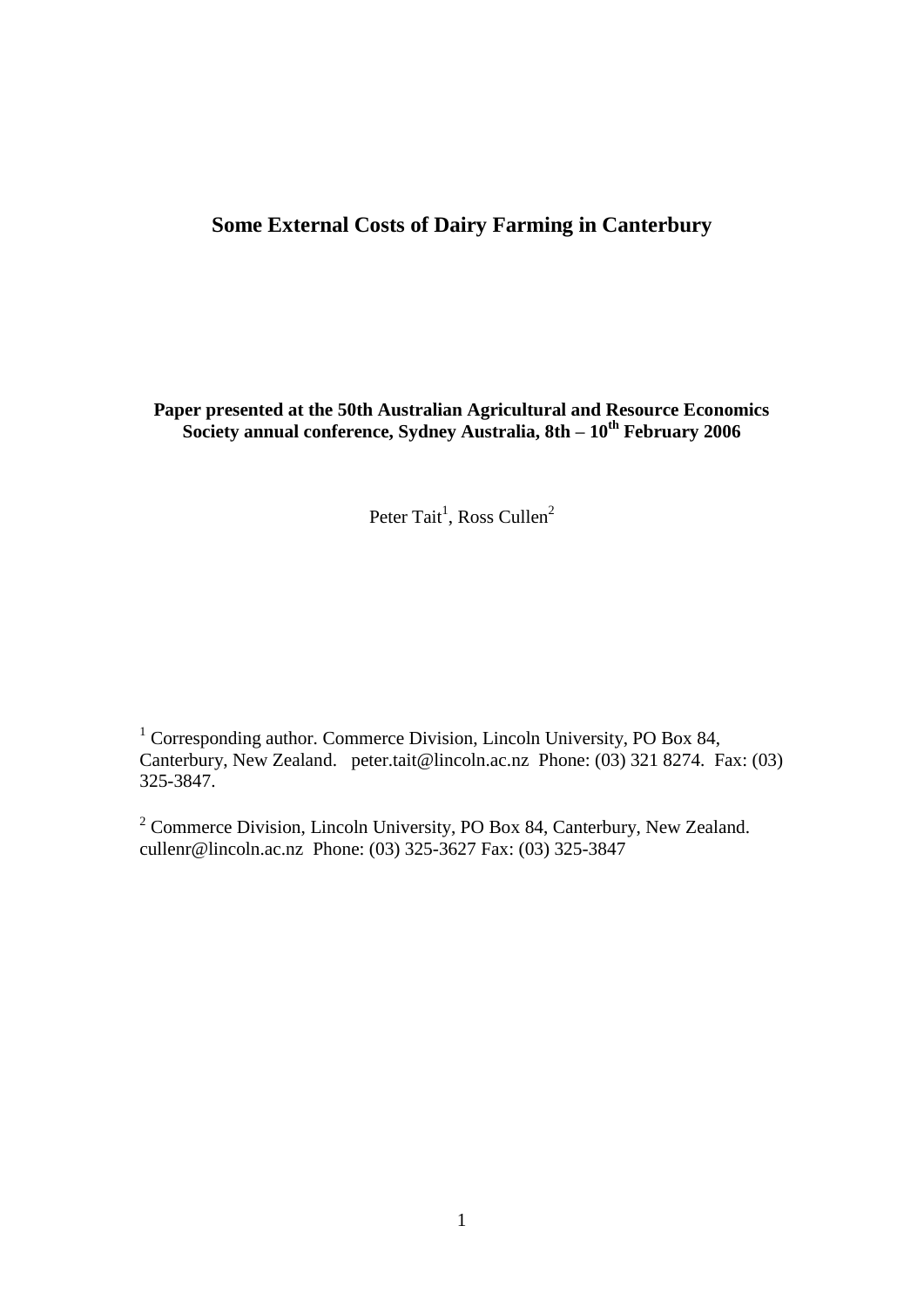# **Some External Costs of Dairy Farming in Canterbury**

Peter Tait<sup>1</sup>, Ross Cullen<sup>2</sup>

#### Abstract

.

Intensification of agricultural practices is occurring in Canterbury. Dairy farm conversions continue with land use increasing 132% since 1995. Current concerns emanate predominantly from issues of water quantity and quality, in particular the degradation of lowland streams. These and other costs are not transmitted through markets for dairy products, these negative externalities represent allocation and equity concerns for regional policy makers. This study canvassed regional policy administrators, assembled available valuation studies and performed rudimentary calculations based on reviewed New Zealand literature to form an estimate of the external costs of dairy farming in Canterbury. External costs are estimated at \$28.7 to \$45 million annually. Using 146,000 hectares of dairy in Canterbury, external costs per hectare is calculated at \$196.59 to \$308.23. Damage to air resources from  $CO<sub>2</sub>$ equivalent emissions is the largest category and is estimated to be \$24.2 to \$40.4 million per year.

**Keywords**: Negative externalities, dairy farming, valuation.

<sup>1</sup> Corresponding author. Commerce Division, Lincoln University, PO Box 84, Canterbury, New Zealand. peter.tait @lincoln.ac.nz Phone: (03) 321 8274 Fax: (03) 325-3847.

<sup>2</sup> Commerce Division, Lincoln University, PO Box 84, Canterbury, New Zealand. cullenr@lincoln.ac.nz Phone: (03) 325-3627 Fax: (03) 325-3847.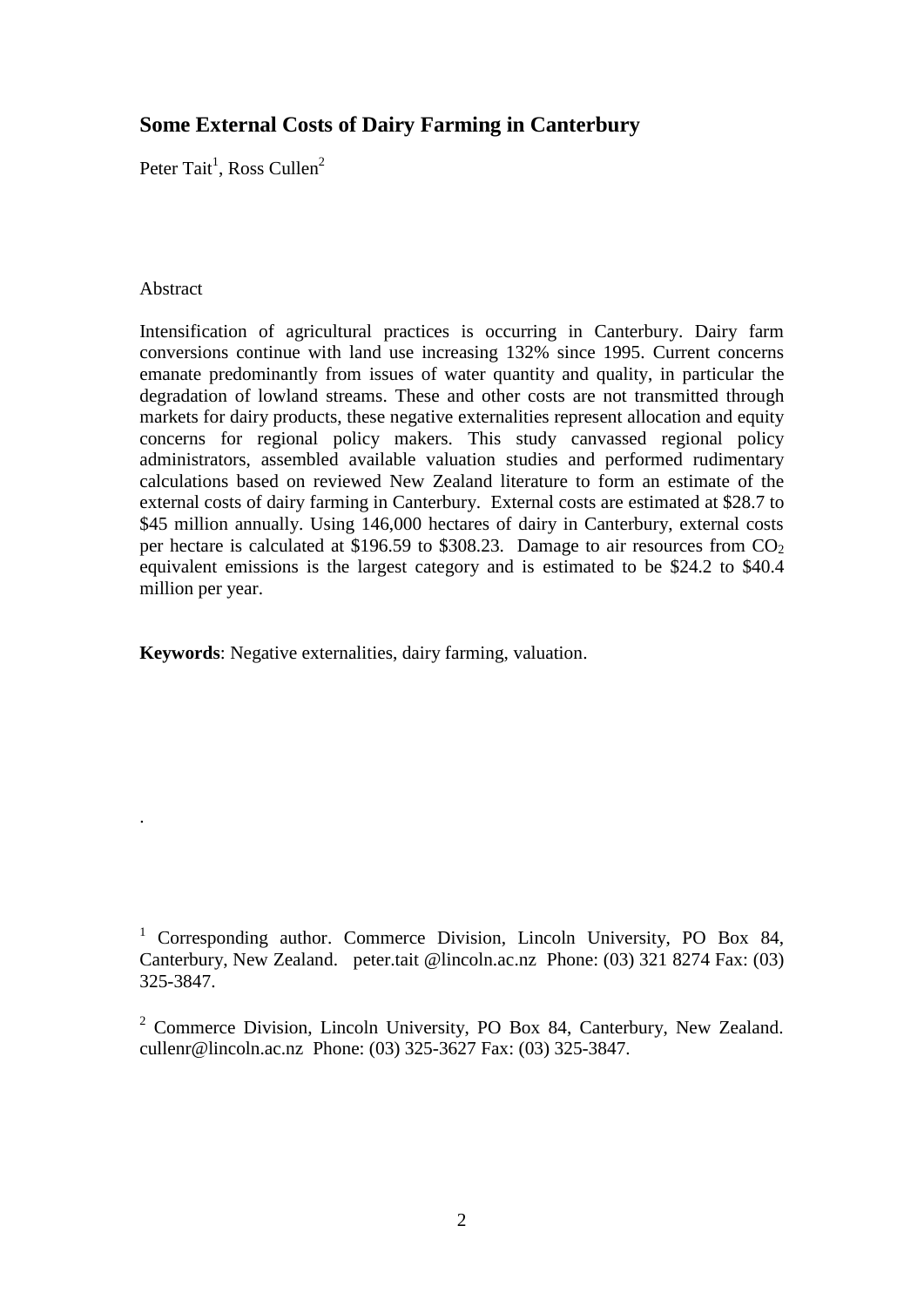## **Introduction**

Dairy stock unit numbers in Canterbury have increased far greater than other stock types. From 1990 to 2003 dairy stock numbers increased 390% while sheep numbers fell 24%, Deer numbers rose 178% and Beef numbers increased 73%. Dairy farming produces environment and health costs that are not transmitted through markets for the goods produced, they are negative externalities. Runoff containing effluent and fertiliser contaminate water resources. Methane and nitrous oxide emissions damage air resources. Costs of environmental degradation and human health effects are borne by society at large, they are not taken into consideration when farmers make profit maximising decisions. The price of a litre of milk does not, for example include the cost of mitigating faecal contamination of water resources, some of this cost is borne by Canterbury rate payers. A market in which external costs are identified produces too much at too low a price relative to the efficient level and therefore represents a misallocation of resources.

This paper focuses on externalities that are of public good nature. A good that is nonexcludable and non-rival in consumption is defined to be a pure public good. There is little or limited recourse for redress to those affected by these types of externalities. Those affected by externalities of a private nature are far better positioned. Externalities that exhibit public good characteristics therefore usually require public mitigation programmes to be implemented. Damages to resources from non-point sources are common in agriculture and present difficult challenges for policy makers. In Canterbury this is a predominant problem for dairy farming in relation to damage to water resources.

Equity concerns are also significant. Public expenditure mitigating these externalities effectively subsidises the profits of dairy farmers. Bewsell and Kaine (2005) gather data from dairy farmers in four New Zealand catchments to identify the factors that influence dairy farmers" propensity to adopt sustainable management practices. The authors find that attitudes of dairy farmers to sustainability and the environment have at best a limited role in influencing their propensity to adopt sustainable management practices (Bewsell and Kaine, 2005).

## **Framework**

The framework and methods used in this study draw on the work of Pretty et al. (2000) who assessed the total external costs of UK agriculture, and Tegtmeier and Duffy (2004) who did the same in the United Sates. Both papers compiled data and available studies to estimate costs for total agricultural production categorised by damages to natural capital and human capital. Together the two papers provided the basis for cost categories used here resulting in a framework of four cost categories being used; Damage to Water resources, Damage to Air Resources, Damage to Ecosystem Biodiversity and Damage to Human Health.

Pretty et al (2000) estimate total external costs of UK agriculture for 1996 to be £208 per hectare. Tegtmeier and Duffy (2004) calculate that in 2002 total external costs for United States agriculture were \$29.44 to \$95.68 per hectare. External costs per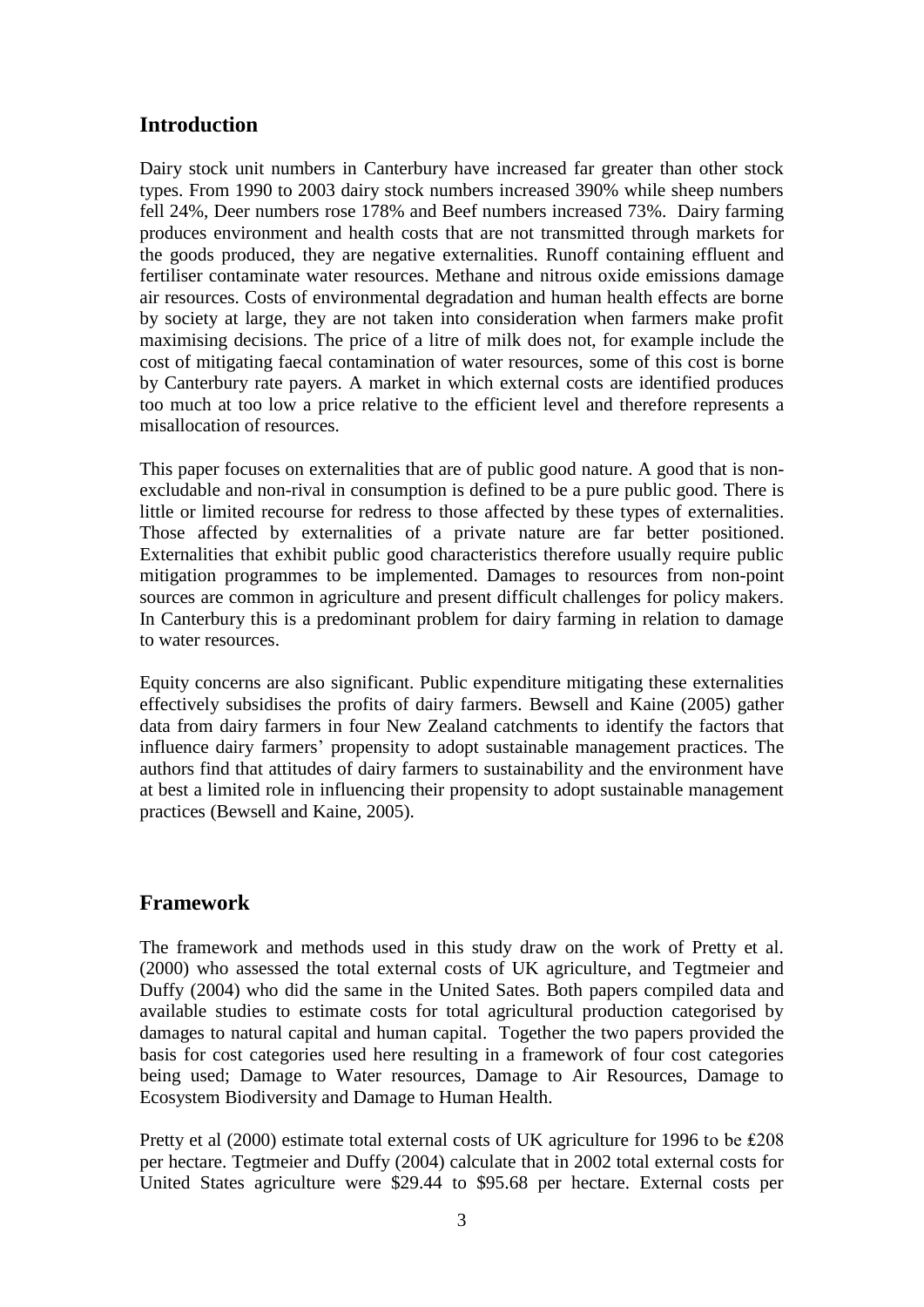hectare for dairy in Canterbury are calculated at \$196.59 to \$308.23 which falls between the two above.

# **Methods**

Using Pretty et al (2000) and Tegtmeier and Duffy (2004) as a basis for international literature on externalities of agriculture we reviewed New Zealand literature seeking relevance to dairy farming. Where some direct method of valuation of an externality is not available an excepted method is to use as a proxy the expenditure which society incurs in dealing with that externality (Hill and Crabtree, 2000). In this instance the expenditure is by Canterbury rate-payers. Data and information were obtained from Environment Canterbury (ECan), Ministry for the Environment (MfE), Ministry of Agriculture and Forestry (MAF), Animal Health Board (AHB) and the Canterbury District Health Board (CDHB). Interviews with, and information provided by, staff formed the basis for estimates of damage to water resources, damage to ecosystem biodiversity and Bovine Tb costs.

The cost categories provided in this paper do not represent the entire range of external costs of dairying, only those that were able to be valued readily. The Consumer Price Index (CPI) is used to update values. Table 1 presents our resulting Canterbury estimates.

|                      | <b>Damage category</b>             | \$000's           |
|----------------------|------------------------------------|-------------------|
|                      |                                    |                   |
| 1                    | Damage to water resources          |                   |
| 1a                   | Surface water                      | 115               |
| 1b                   | Loss of angler values              | $9-16$            |
| 1c                   | Groundwater                        | 40                |
|                      |                                    |                   |
| 2                    | Damage to air resources            |                   |
| 2a                   | $CO2$ equivalent emissions         | 24, 269 - 40, 449 |
|                      |                                    |                   |
| $\boldsymbol{\beta}$ | Damage to ecosystem biodiversity   |                   |
| 3a                   | Loss of shelterbelt                | 2,947             |
| 3 <sub>b</sub>       | Sediment in surface water          | 18                |
|                      |                                    |                   |
| 4                    | Damage to human health             |                   |
| 4a                   | Cost of pathogen related illnesses | $39 - 152$        |
| 4b                   | <b>Bovine TB</b>                   | 1,265             |
|                      |                                    |                   |

### **Table 1: Annual external costs of Canterbury dairy farming**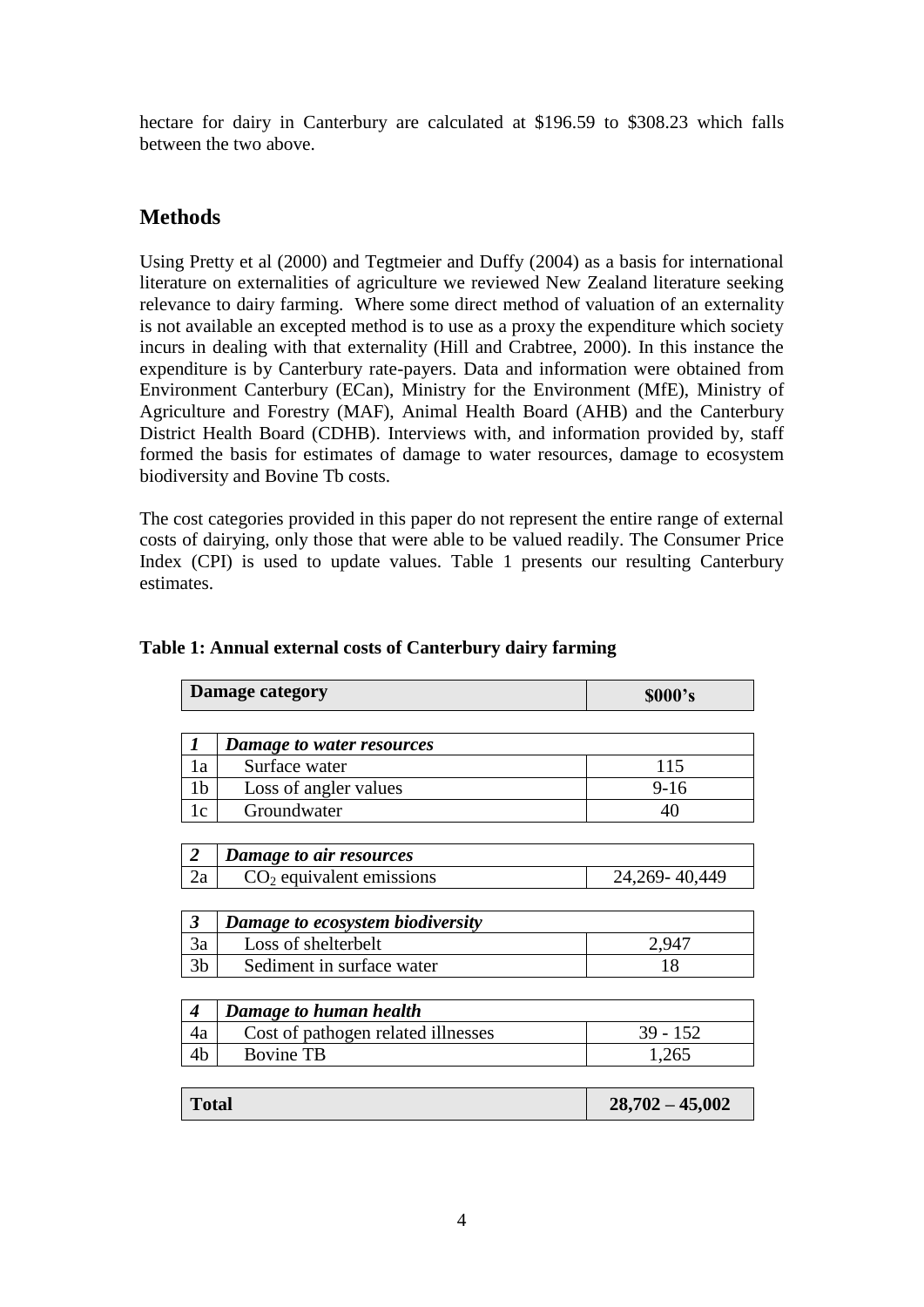### **1. Damage to water resources**

### **1a. Surface water**

Surface water ways are susceptible to contamination by run-off exacerbated by increasing irrigation both of water and effluent, or directly through direct effluent discharge or by the stock entering the water way. The majority of water ways on farmland do not incorporate riparian buffers and are not fenced off from stock.

Over the 2004/05 summer 71% of river sites monitored in Canterbury were not suitable for contact recreation (ECan, 2005b). This is made up of 57% having a 'very poor" grading and 14% a "poor" grading, sites graded very poor have direct discharges of faecal material and swimming should be avoided, permanent signage is erected informing the public. These sites provided samples with *E.* coli concentrations above the action mode guideline of <550 *E. coli*/100ml.

Davies-Colley et al. (2004) show how a dairy herd crossing a stream temporarily raises *E. coli* concentrations by 100x the contact recreational guidelines. As well as appreciable mobilisation of nitrogen and fine suspended matter causing turbidity.

Inventory of recreational values of rivers and lakes in Canterbury are detailed and show that there are many diverse uses that are enjoyed by many people (ECan, 2004). The loss of these values due to contact guideline breaches has not been estimated and requires further research, and thus is not included in this papers estimate.

The water quality of lowland rivers is the lowest of all the river types and is generally eutrophic (ECan, 2002). Nitrogen and phosphorus concentrations are generally in excess of Ministry for the Environment (2000) guidelines for the management of biodiversity and for recreational/aesthic values. Reduction of phosphatic fertilisers directly to waterways and prevention of phosphate rich soil erosion is recommended.

Cameron and Di (2004) find that at similar rates of application nitrate leaching losses are greatest for cow urine. When dairy farm effluent is applied to pasture that is grazed (i.e. includes urine) leaching losses are significantly increased (Cameron and Di, 2002). Hamill and McBride (2003) compare water quality trends and changes in stock numbers in Southland. These authors results indicate that increased dairy farming has been associated with increasing concentrations of dissolved reactive phosphorous.

Environment Canterbury"s Inventory of Instream Values for Rivers and Lakes (ECan, 2004a) provides qualitative measure of biodiversity values that are at risk. The use of the inventory could be extended if it had a quantitative aspect that could more readily be used to form a monetary estimate of change in biodiversity value.

Environment Canterbury launched the Living Streams project in 2003 aimed at encouraging sustainable land use and riparian management practices to improve the quality of Canterbury"s streams. Stream care initiatives, education programmes in schools and the Environment Enhancement Fund (EEF) support this work and the protection of wetlands and bush habitat. Over 350 ha of wetland and bush, and 64 km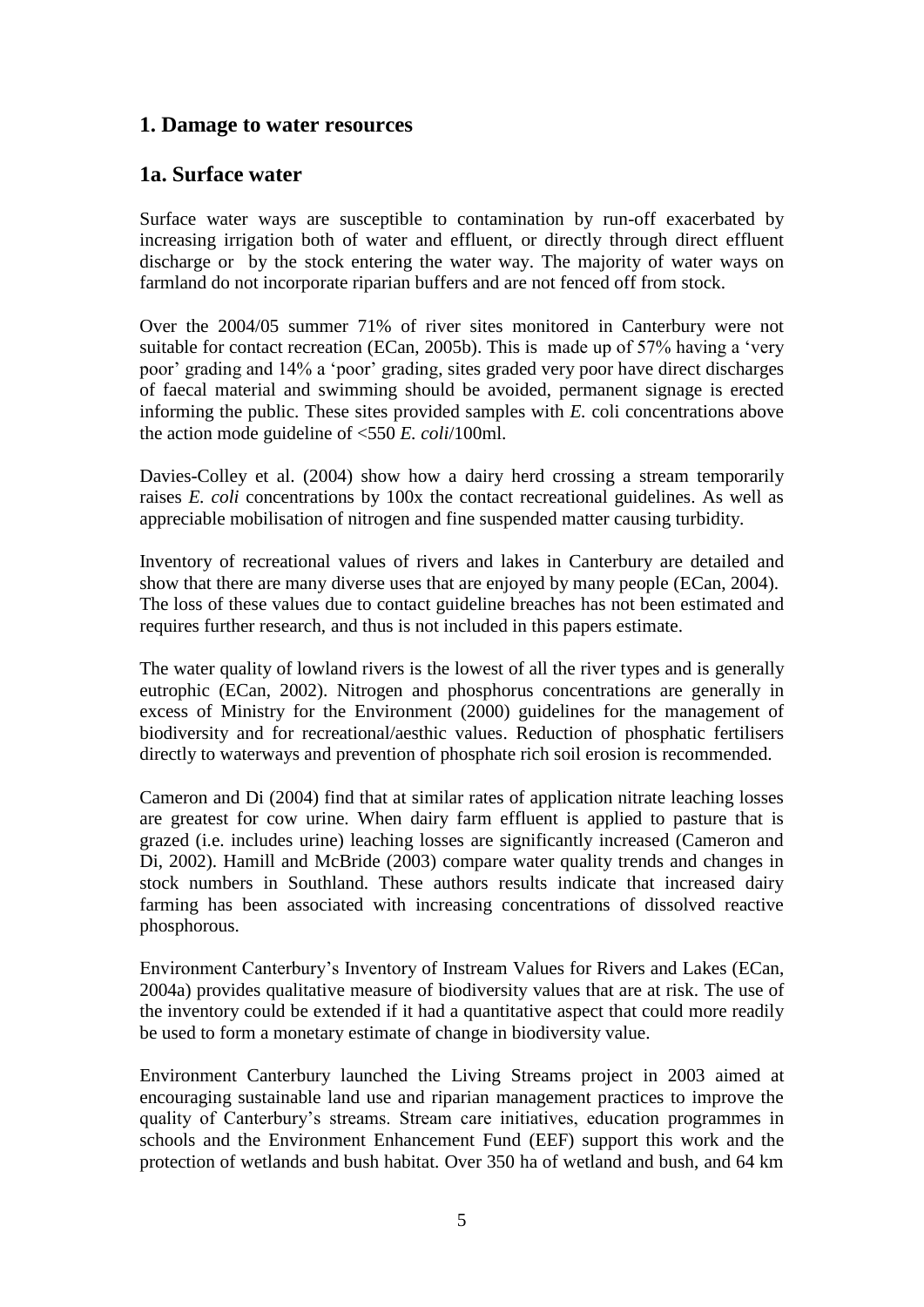of riparian margin protection or enhancement work has been undertaken with support from the EEF (ECan, 2005a).

The Dairying and Clean Streams Accord is a cooperative agreement between Fonterra Co-operative Group, Regional Councils, Ministry for the Environment and Ministry of Agriculture and Forestry. The accord focuses on reducing the impacts of dairying on the quality of New Zealand streams, rivers, lakes, groundwater and wetlands (MfE, 2003). Regional councils will be carrying out work to monitor the environmental effects of implementing the targets of the Accord (MfE, 2004). Estimates of public expenditure under this accord are additional to that currently incurred and are not yet available but are anticipated to be substantial.

Environment Canterbury spends approximately \$100,000 on investigation of land use on water quality per annum as direct result of dairy intensification (Hayward pers. comm. 10/8/2005). Regional monitoring expenditure on water quality is approximately \$190,000 per annum. We attribute all of the \$100,000 and 8% (percentage of dairy stock numbers out of sheep, dairy, beef and deer) of the \$190,000 to dairy farming, yielding \$115,200.

## **1b. Loss of angler values**

Water extraction for agricultural irrigation is considered to degrade fishing values of rivers by lowering water levels and quality. Dairy farming requires larger amounts of water than other agricultural activities to maintain the quality and quantity of pasture (Memon and Selsky, 2005). Fish and Game members have reported anecdotal evidence of flows in lowland rivers, particularly in the Selwyn area. This reduction has been accompanied by a degradation of lowland streams flowing into lake Ellesmere (Millichamp, 2005).Declining angler quality of the Selwyn River is perceived by anglers to be a result of low flows due to excessive water abstraction for irrigation (Jellyman, Unwin and James 2003).

Between 1994/95 and 2001/02 there has been a 70% decline in the total number of angler days for Lake Ellesmere and its tributaries (L2, Sewyn, Irwell, Harts Creek, Halswell and Hororata. The total number of angler days for Lake Ellesmere and its tributaries for the 1994/95 season was 12,619 and for the 2001/02 season was 3,749 this is a reduction of 8,870 days (Unwin and Brown, 1998; Unwin and Image, 2003).

Kerr, Basil and Sharp (2004) estimate recreational values for the Rakaia river. They provide a range of \$11.33 - \$21.81 per angler visit (2005 dollars). These values are applied to the lake Ellesmere and tributaries angler days data to provide an estimate of the loss of angler value per year. Using the above figures an estimate of the value of average annual losses is \$21,000 - \$39,000

To approximate the proportion of angler loss apportioned to dairying we use the percentage of dairy land area out of total land irrigated. There are approximately 350,000 hectares of irrigated land in Canterbury (Dearnaley, 2001) and 146,000 hectares of land used for dairying (ECan, 2005c) assuming that all dairy land is irrigated, this is approximately 42%. Applying this percentage yields an estimate of the loss of angler value at \$8,820 - \$16,380 per annum.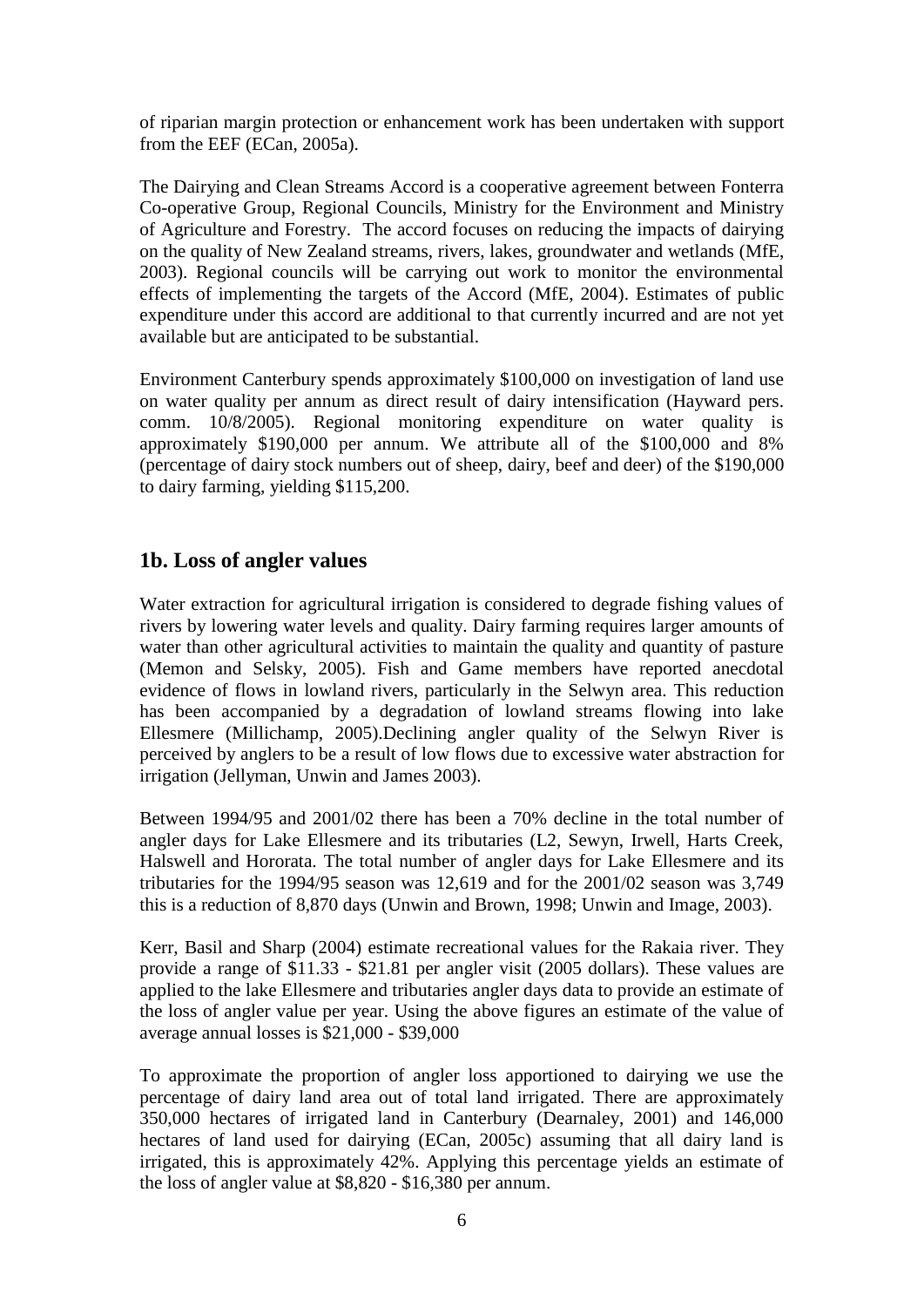# **1c. Groundwater**

The Canterbury Plains are particularly susceptible to aquifer intrusion over time due to their physically flat nature exacerbating downward seepage of surface contaminants. Currently there are few immediate contamination issues, however there is evidence that nitrates are penetrating lower over time and it seems inevitable that mitigation costs will be incurred into the future.

The Annual Ions Survey (ECan, 2002b) for 2001/02, shows that Maximum Acceptable Values(MAV) (MoH, 2000) for the health-based standards were not met for: faecal coliforms in 36 samples (15%); *E. coli* in 35 samples (14%); nitrate nitrogen in 5 samples (2%) and manganese in 6 samples (2%). There is evidence of an increasing long term trend of nitrate in groundwater. Trend analysis tests conducted on nitrate concentrations from 255 wells in Canterbury identified long-term increasing trends in 43 wells. These wells were distributed across the Canterbury Plains and in most other areas of Canterbury where groundwater quality is Monitored (ECan, 2002a). Approximately 5% of 151 wells monitored in 2003/04 had nitrate levels above the MAV. A contaminated well can be made deeper to avoid nitrate at considerable cost to the owner. Reverse osmosis is a treatment that is employed at around \$1000 per unit. These costs to private individuals are not recorded in analysis of groundwater surveys.

Four wells in the Levels Plain area between Timaru and the Opihi River have been sampled for pesticides approximately quarterly since 1996. In 2001/02 Simazine and terbuthylazine were detected in at least one sample from each of the four wells. Other pesticides detected included atrazine, MCPA, MCPP, 2, 4-D, and chlorsulfuron. All detections were at concentrations less than 1 microgram per litre, there were no transgressions of drinking-water standards (MoH, 2000). Close and Flintoft (2004) provide a national survey of pesticides in groundwater in New Zealand for 2002. Pesticides were detected in 2 of the 8 wells surveyed in Canterbury, with 3 pesticides detected in one and 4 in the other. None of the wells surveyed had pesticides at levels above the maximum acceptable value for drinking water (MoH, 2000).

Environment Canterbury spends approximately \$500,000 of rate payers money per annum on groundwater monitoring and management (Hanson pers. comm. 28/7/05). This includes costs of specific investigations, education (e.g. nutrient budgets) and monitoring. Nutrient budgeting educational programmes are currently in their infancy, as they are developed and implemented costs will be incurred. Using the percentage of dairy stock unit numbers out of sheep, dairy, beef and deer, approximately 8% as a proxy of expenditure on dairy. This yields \$40,000 per annum. This assumes that expenditure is equal for each stock type.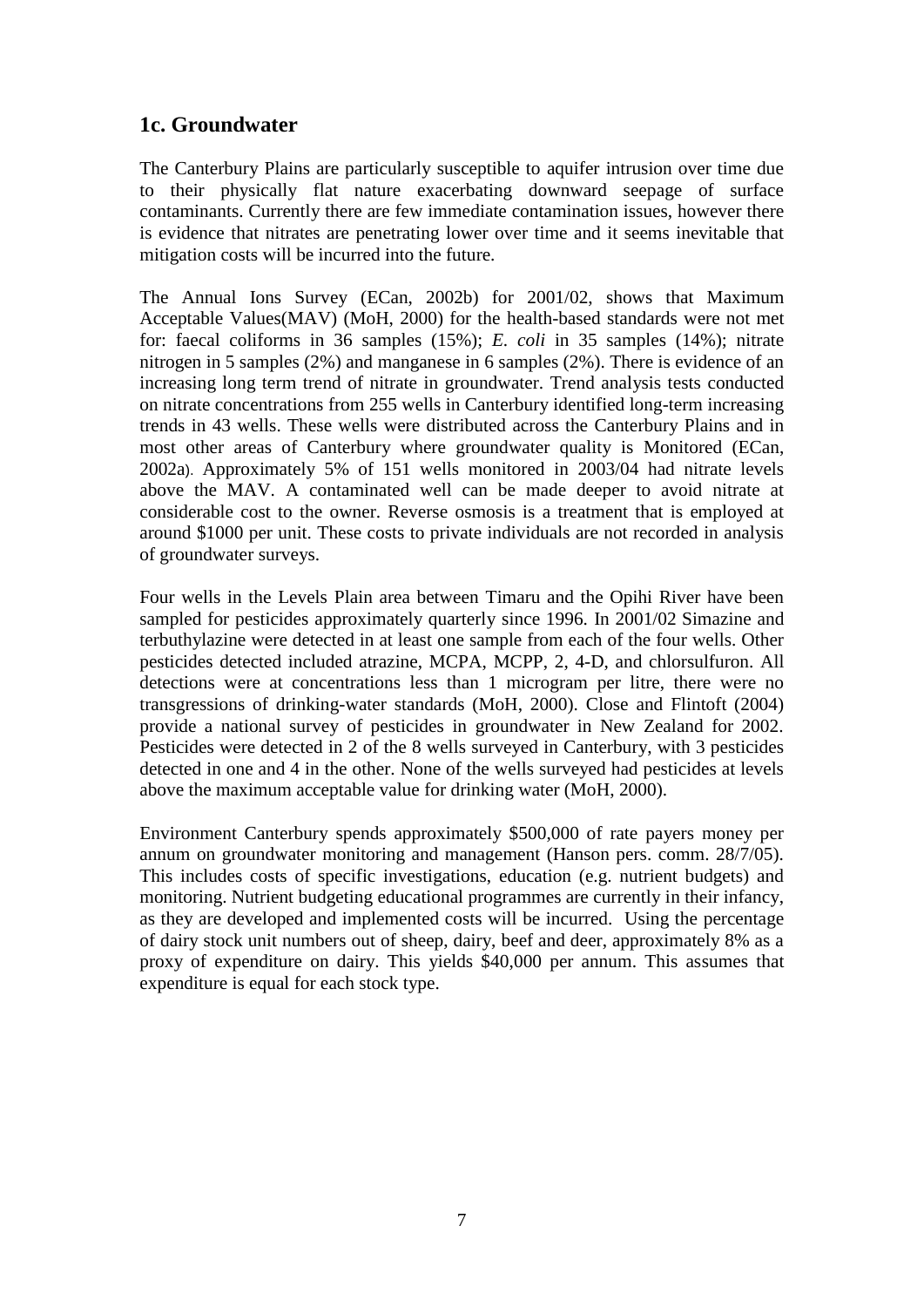## **2. Damage to air resources**

## **2a. CO2 equivalent emissions**

The agricultural sector emissions represented 49.4% of all greenhouse gas emissions in New Zealand in 2003 (MfE, 2005). Emissions of methane from enteric fermentation dominate the sector producing 63.4% of carbon dioxide equivalent emissions in the sector. Methane emissions from dairy cattle have increased 70.3% since 1990. Nitrous oxide emissions from agricultural soils are the other major component at 34.9% of agricultural emissions.

Dairy farming emissions fall into several components of New Zealand's greenhouse gas inventory that are submitted to the United Nations Framework Convention on Climate Change. Dairy falls into the methane from enteric fermentation, methane from manure management, nitrous oxide from lagoons applied to soil, nitrous oxide from dung/urine deposited on the soil and fertiliser emissions (Brown, pers.comm. 2005).

This paper employs the Implied Emission Factor (IEF) approach to estimate emissions for dairy farming in Canterbury. There has been a gradual increase in the IEF for dairy cattle from 1990 to 2003. Increases in animal performance (milk yield) require increased feed intake by the animal to meet energy demands. Increased feed intake produces increased methane emissions per animal.

The dairy implied emission factor (kg  $CO<sub>2</sub>$  equivalent per animal) calculated up to 2002 is estimated at 2406.192 per year (Brown, pers.comm. 2005). A charge of \$15 per tonne  $CO<sub>2</sub>$  equivalent has been proposed with a \$25 maximum for the first commitment period (IRD, 2005). This proposed charge is used here as a proxy for damage to air resources. Multiplying the dairy IEF by the number of dairy stock units, approximately  $600,000$  (MAF, 2005) yields  $1,443,715$  tonnes of  $CO<sub>2</sub>$ equivalent. At \$15 per tonne this equates to \$21,655,725 at \$25 per tonne this equates to \$36,092,875.

Fertiliser use also produces emissions. The fertiliser implied emission factor (kg  $CO<sub>2</sub>$ ) equivalent per tonne of fertiliser) is estimated at 6819.487(Brown, pers.comm. 2005). The rate of fertiliser use is assumed to be 175 kg N/ha annually (Ledgard and Thorrold, 2003). With 146,000 hectares of dairy (ECan, 2005c) this gives 25,550 tonnes of fertiliser. Applying the IEF yields  $174,238$  tonnes of  $CO<sub>2</sub>$  equivalent. At \$15 per tonne this equates to \$2,613,570 at \$25 per tonne this equates to \$4,355,950.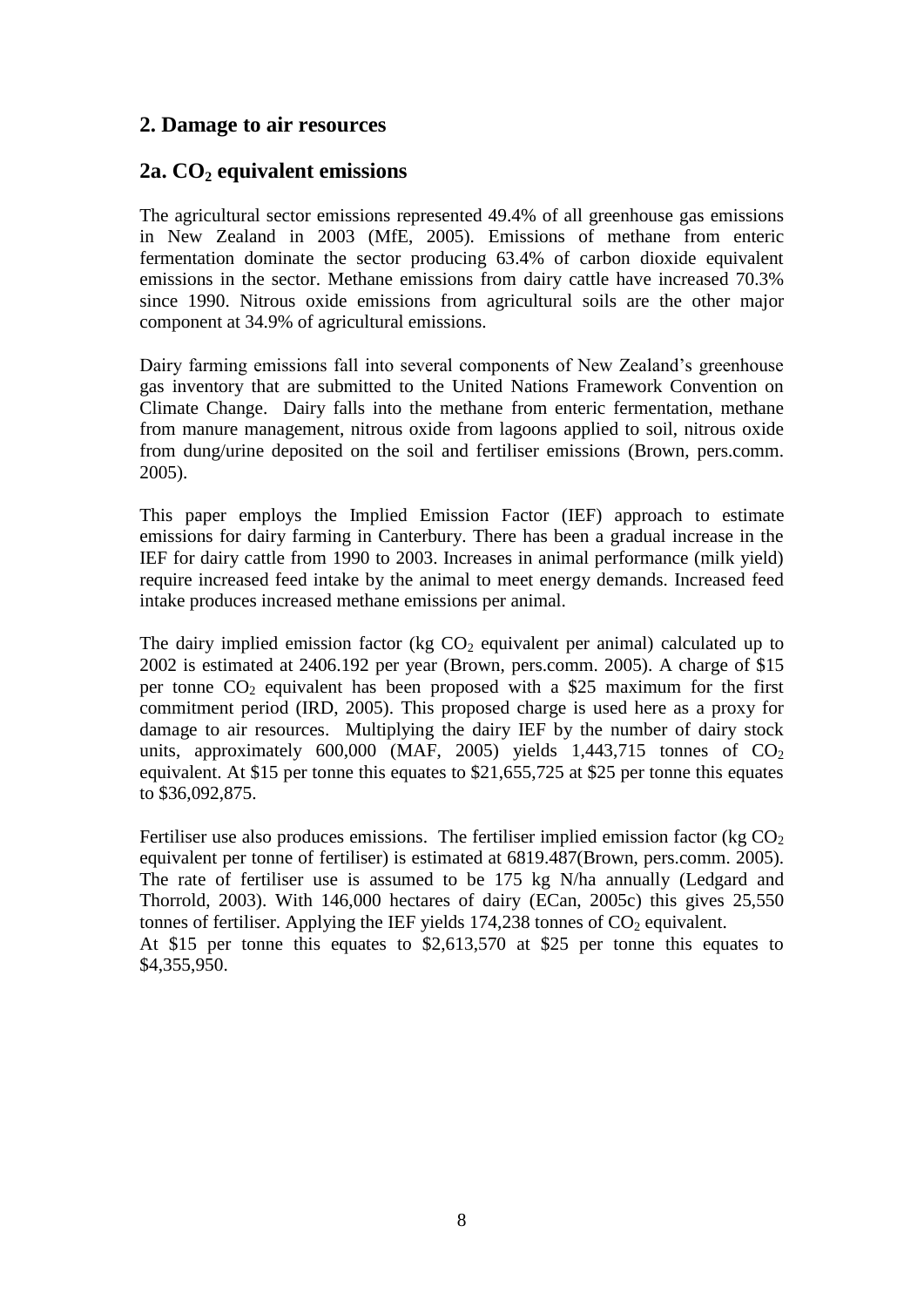# **3. Damage to ecosystem biodiversity**

# **3a. Loss of shelterbelts**

The pattern of land use change in Canterbury is particularly evident in the upper Selwyn District, west of State Highway one in a region called Te Pirita, in which Environment Canterbury has been actively monitoring for some time.

Early work on shelter construction in the Te Pirita region was carried out by the North Canterbury Catchment Board and Regional Water Board. Wethey (1984) reviews the Canterbury Regional Windbreak Scheme that had been running since 1949 and had led to significant increases in shelterbelts. The scheme offered subsidies for shelterbelt construction, primarily on the basis of demonstrating erosion vulnerability, however the report also stressed the importance of recognising the value of shelterbelts as wildlife habitat and as pollen sources for bees. As part of Wethey"s report a survey of the Te Pirita region was undertaken. This provides aerial photography of shelterbelts constructed with the aid of the windbreak scheme public subsidy.

In 2004 Environment Canterbury carried out a survey of Te Pirita using field inspections and aerial photography to identify/measure the amount of land protected by shelterbelts (Hill, 2005). The survey clearly shows that dairy conversions have had a negative impact on the number of shelterbelts in parts of Te Pirita. Shelterbelts that had been constructed under the old scheme had been removed to allow favourable access to pastures for irrigation.

This report uses the data from 1984 and 2004 to form a quantitative measure of the amount of shelterbelt lost per hectare, as a result of a dairy conversion at Te Pirita. This rate is then applied to regional land use data to form an approximation of the total amount of shelterbelts lost in Canterbury. A subsidy per metre of shelterbelt is derived from Wethey (1984) and multiplied by the amount lost to provide an estimate of the cost of shelterbelt losses.

The measurement of actual shelterbelts in both surveys showed that there had been a 46% reduction in shelterbelts on converted land within one dairy farm. The rate of decrease was calculated to be 6.7 metres per hectare (m/ha). The rural land use change report prepared by Environment Canterbury (ECan, 2005c) shows that the amount of land used by dairying has increased from 63,000 ha in 1995 to 146,000 ha in 2004, while total agricultural land used has remained relatively constant. With this in mind the 6.7m/ha rate is applied to the difference between the 1995 and 2004 values *i.e*. 83,000 ha; 6.7m/ha multiplied by 83,000 ha yields 556,100 metres lost.

Using data on completed shelterbelts and costs for 1983/84 a subsidy rate of \$2.11 per metre was calculated, converted to 2005 dollars this is \$5.30 per metre. This amounted to a subsidy of approximately 65% of total costs for that year, subsidy rates differed across years but all were above 65% (Wethey, 1984). Multiplying the subsidy rate and metres loss provides an estimate of the cost of shelterbelt losses and is equal to \$2,947,330.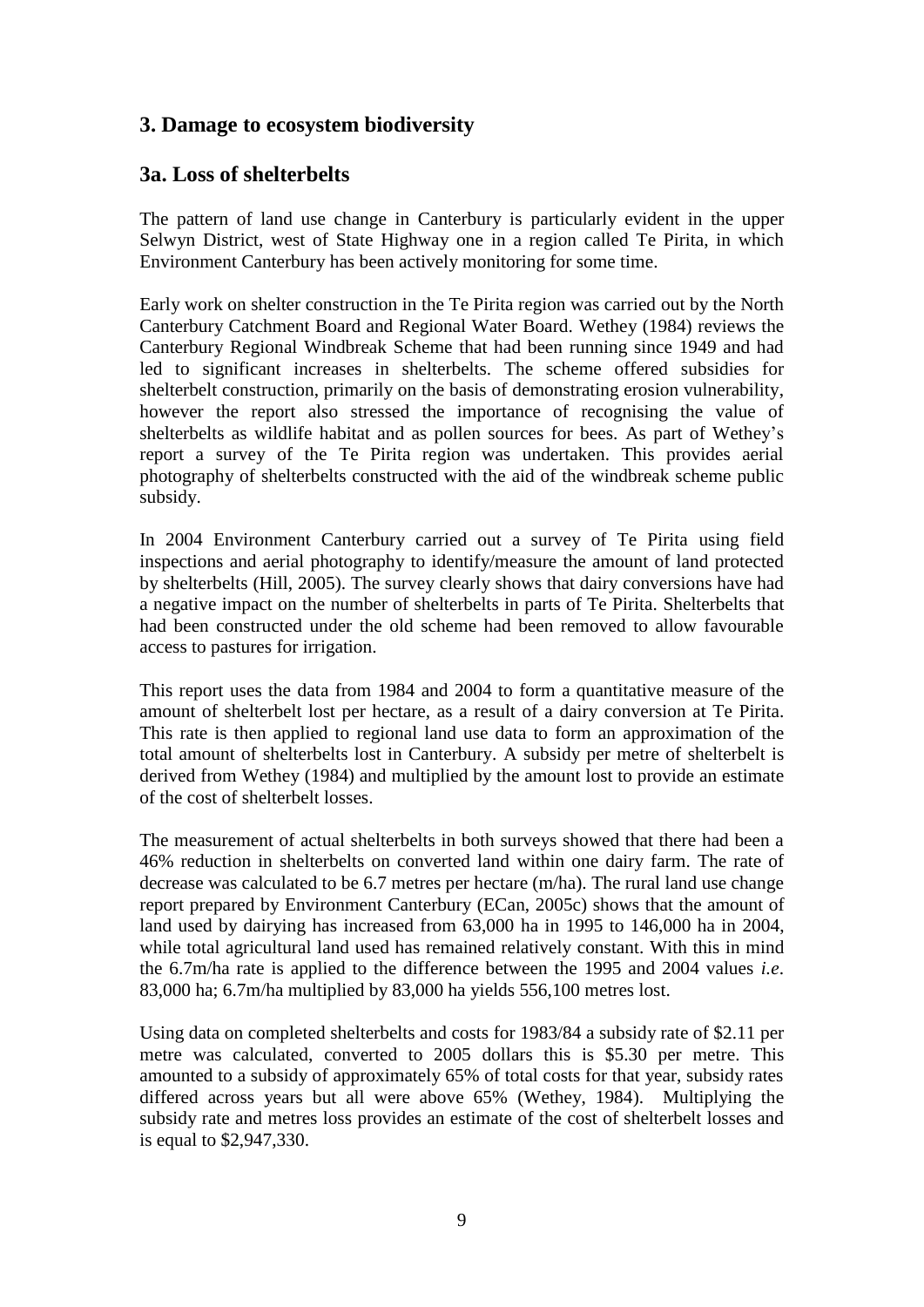#### **3b. Sediment in surface water**

Sediment in streams is a major concern for water resource mangers in Canterbury. There are two main problems; 1: fine sediment stops photosynthesis in turbid waters and subsequently kills plants and starves those dependent on them for food; 2: streams with inadequate flow have sediment fall to the bottom filling up the gaps in the gravel bed and killing the eggs of fish. There are two main contributing factors in Canterbury, large animals eroding river banks and drain cleaning (McGuigan pers.comm. 2005) Consider figure: 1 of a cross section of a river illustrating a typical stream clearing practice. The bucket scoops in the motion indicated by the arrows. The far bank becomes sloped while the near bank becomes vertical as the bucket is drawn up. It is near bank that is prone to erosion by large animals. The bank falls in widening the river, the river slows, and sediment falls to the stream bed relatively easier.

#### **Figure: 1. Typical stream clearing practice**



Environment Canterbury manages the Living Streams project which aims to improve the health and life-giving qualities of Canterbury"s many rivers, creeks and streams. This will be achieved by helping to keep the water clean and protecting stream beds and banks. Implementation of the living Streams project is based on a framework of Integrated Catchment Management (ICM) in which the focus is on involving all participants of the communities involved. The Living Streams project has an annual budget of approximately \$350,000 with dairy farms being instigators about 5% of the time (McGuigan pers.comm., 2005) inferring that approx \$17,500 can be attributed to dairy farming. This is used as an approximation of the external costs of sediment damage to streams by dairy farming.

#### **4. Damage to human health**

In 2003, 2% of deaths and 12% of hospital admitted patients form chemical injuries were caused by agrichemicals. Agrichemicals include all pesticides and licensed animal remedies (from MAF registration list), 20% of all substances detected in injury events were agrichemicals (ESR, 2004).

The National Poison Centre is a service unit within the Department of Preventive and Social Medicine at the Dunedin School of Medicine, University of Otago. Currently,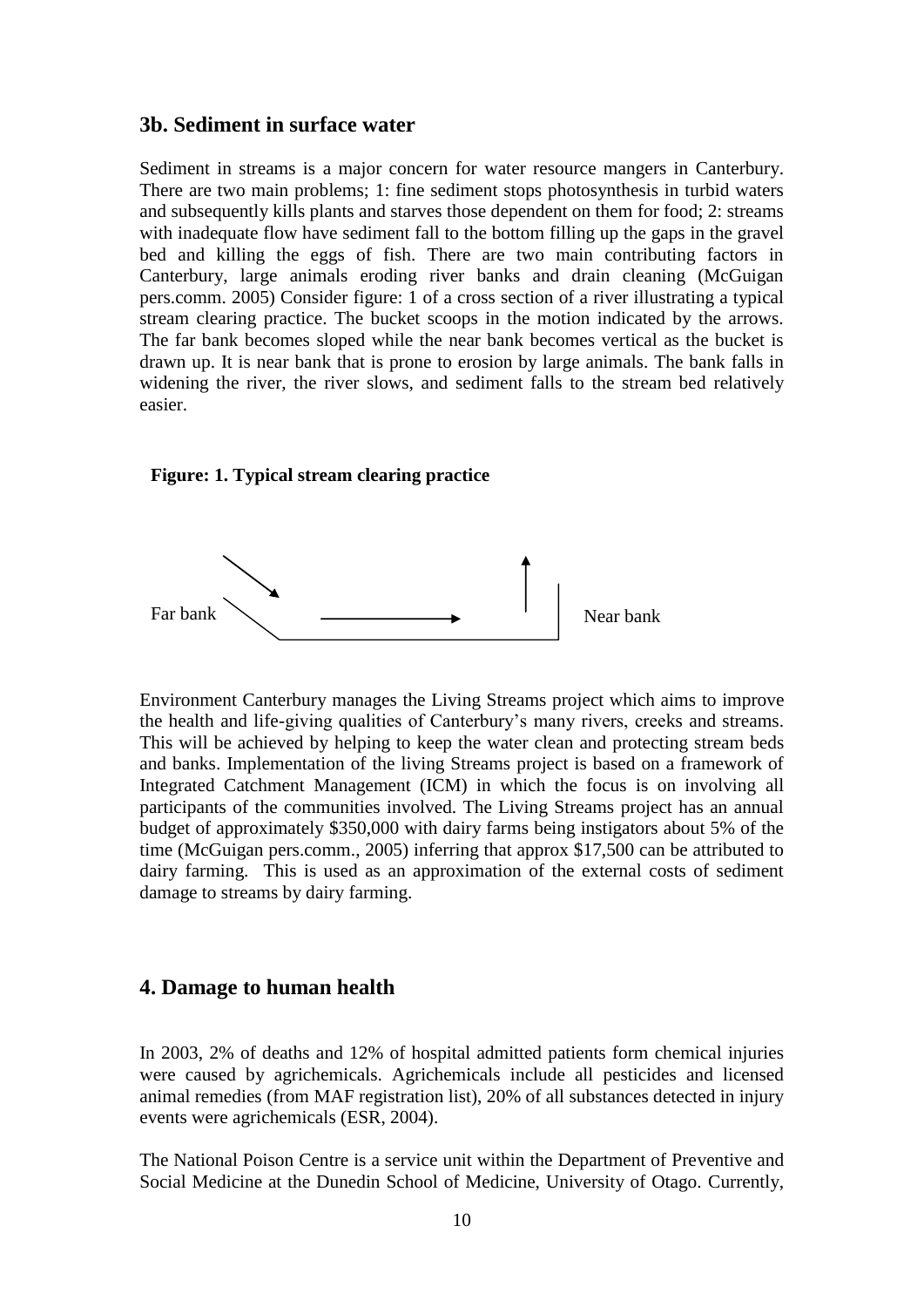the Centre is funded predominantly by contracts with the Ministry of Health and the ACC, with support from the University and other agencies. The NPC answers enquiries both from health professionals and from the general public concerning acute poisoning and the toxic effects of chemicals, which may be encountered in emergencies of any sort (NPC, 2001). This service operates 24 hour per day 365 days per year. In 2003, 6 % of enquiries concerned agricultural agents (ESR, 2004).

Spray drift events have the potential cause health effects and have been monitored and evaluated in New Zealand since 1998 through the surveillance system, *Driftnet.* Averaging only 14 events per annum it has been considered that such small numbers do not warrant maintenance and support of *Driftnet* software in each public health service provider (ESR, 2004a).Of the four events in 2003, health problems were claimed to have been experienced on two occasions, however there were no exposure/illness reports associated with the complaints. One of the four complaints was in Canterbury.

## **4a. Cost of pathogen related illnesses**

Withington and Chambers (1997) estimate the cost of notified Campylobacteriosis in New Zealand in 1995. The authors used records of Canterbury Health Laboratories and hospital notes to locate all patients admitted with Campylobacteriosis in Christchurch in 1995 and to determine the costs involved. They form an estimate of \$596 per notification. However Withington and Chambers paper does not attempt to estimate costs of cases not notified, and so is used here only for comparison.

Scott et al. (2000) estimate the annual cost to New Zealand of 10 foodborne infectious pathogens, these are; campylobacteriosis; salmonellosis; shigellosis; yersiniosis; listereiosis; verotoxigenic *Escherichia coli* (VTEC) infection; typhoid fever; hepatitas A infection; illness caused by toxins produced by *Clostridium perfringens*, *Bacillus*  spp., or *Staphylococcus aureus*, as well as unspecified food poisoning; and small round structured virus (SRSV) infection.

The authors estimated a cost range, first at a minimum infection rate of 32 cases per 1000 population yielding a cost of \$462 per case, and then at a highest likely infection rate of 224 cases per 1000 population resulting in \$261 per case (Scott et al. 2005; Lake et al. 2005). The upper bound estimate includes pathogens that are more typically associated with non-foodborne transmission such as waterborne Giardia. Giardia is the most commonly notified waterborne disease in New Zealand which has high incidence rates compared to other developed countries (Ekramul et al. 2004). When the total costs of the individual pathogens were analysed the authors found that campylobacteriosis was responsible for 72.9% of the total costs with the cost of days lost being the single largest component of total cost.

Tegtmeier and Duffy (2004) attribute 3% of the totals to total agricultural production. Applying this yields a range of \$256,824 - \$1,015,627. This leaves the problem of what portion to attribute to dairy farming. Multidrug-resistant Salmonella has been liked to Dairy herds (Olsen et al. 2004). In New Zealand epidemic type outbreaks of campylobacter have been attributed to both contaminated drinking water, and to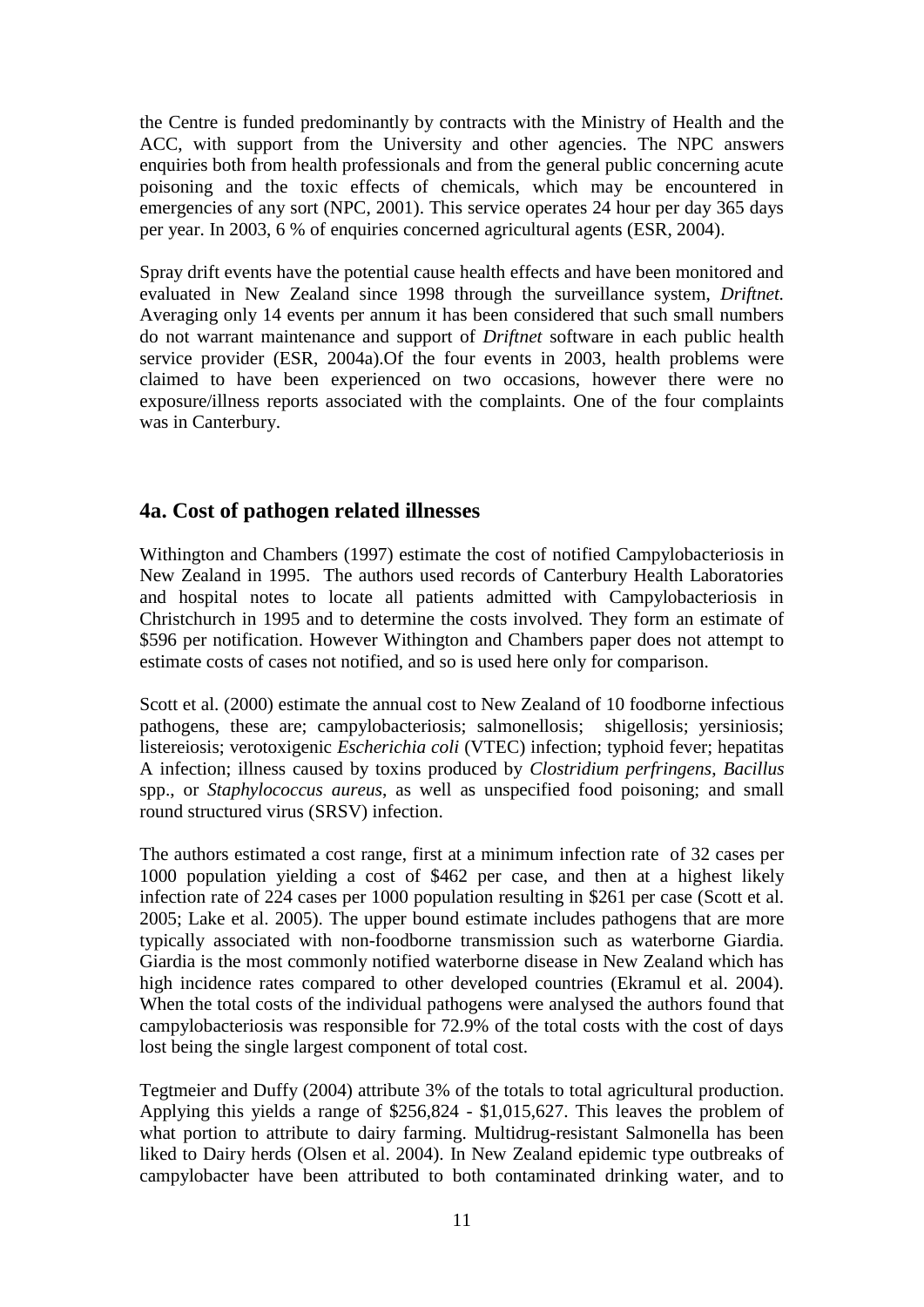consumption of raw milk (Brieseman, 1984; Anon, 1991). Studies in New Zealand have demonstrated that campylobacter are frequently present in rural waterways (Till et al. 2000). Ross and Donnison (2003) studied farm irrigation with effluent as a mechanism for introducing campylobacter into the environment, the authors demonstrated a consistent presence of campylobacter in farm dairy effluent. The same authors concluded in another study that grazing of irrigated pasture with effluent without an adequate withholding period may contribute to the high level of campylobacter in New Zealand dairy herds and promote ongoing cycles of infection (Ross and Donnison, 2004). The rate of incidence of campylobacter infection notification in New Zealand has risen from 14 cases per 100,000 in 1981 to a high of 396 cases in 2003 (ERS, 2005). In light of the above discussion it is considered that 15% of total agricultural cost may be attributable to dairy farming, resulting in a range of \$38,523 - \$152,344.

New Zealand has recently adopted international practice in an attempt to control food borne disease. Internationally it is recognised that the ideal tool to give assurance of food safety is the Hazard Analysis Critical Control Point (HACCP) system (NZFSA, 2003). There is a cost to food industries and private providers to comply with this rule that has not yet been measured.

### **4b. Bovine TB**

Bovine tuberculosis (Tb) is one of New Zealand"s most serious animal health problems, affecting domestic cattle and deer herds throughout the country. It is possible for humans to become infected with Tb, mainly through the consumption of milk or handling infected animals or carcasses. Tb causes thousands of human deaths annually in developing nations, however the probability of contracting Tb in developed nations is very low due to high standards of meat hygiene and milk pasteurisation. Nevertheless, bovine Tb is still regarded as an unwanted disease because of the negative consumer perceptions and adverse market reactions it could generate (AHB, 2005).

Regulators have set an international standard of Tb freedom, which is reached when 99.8% of domestic cattle and deer herds have been free of bovine Tb for three years. The Animal Health Board (AHB) is responsible for managing the implementation of

the National Pest Management Strategy for Bovine Tb (NPMS), with the aim of achieving Tb freedom in New Zealand by 2013. The key functions of the AHB include: vector control – the major cause of Tb in cattle and deer herds in New Zealand is contact with wild vectors of the disease, mainly possums and ferrets; disease control, and research and communications.

Environment Canterbury manages the vector control programme in Canterbury for the AHB. For the 2003/04 year \$7,395,000 was spent on the Bovine Tb management programme in Canterbury (ECan, 2005).

Some of this funding comes from agricultural industries and some from rate payers. AHB financial statements for year ending June 2004 (AHB, 2004) show that total national expenditure was \$78,884,000 of which \$9,945,000 was a Dairy Insight grant,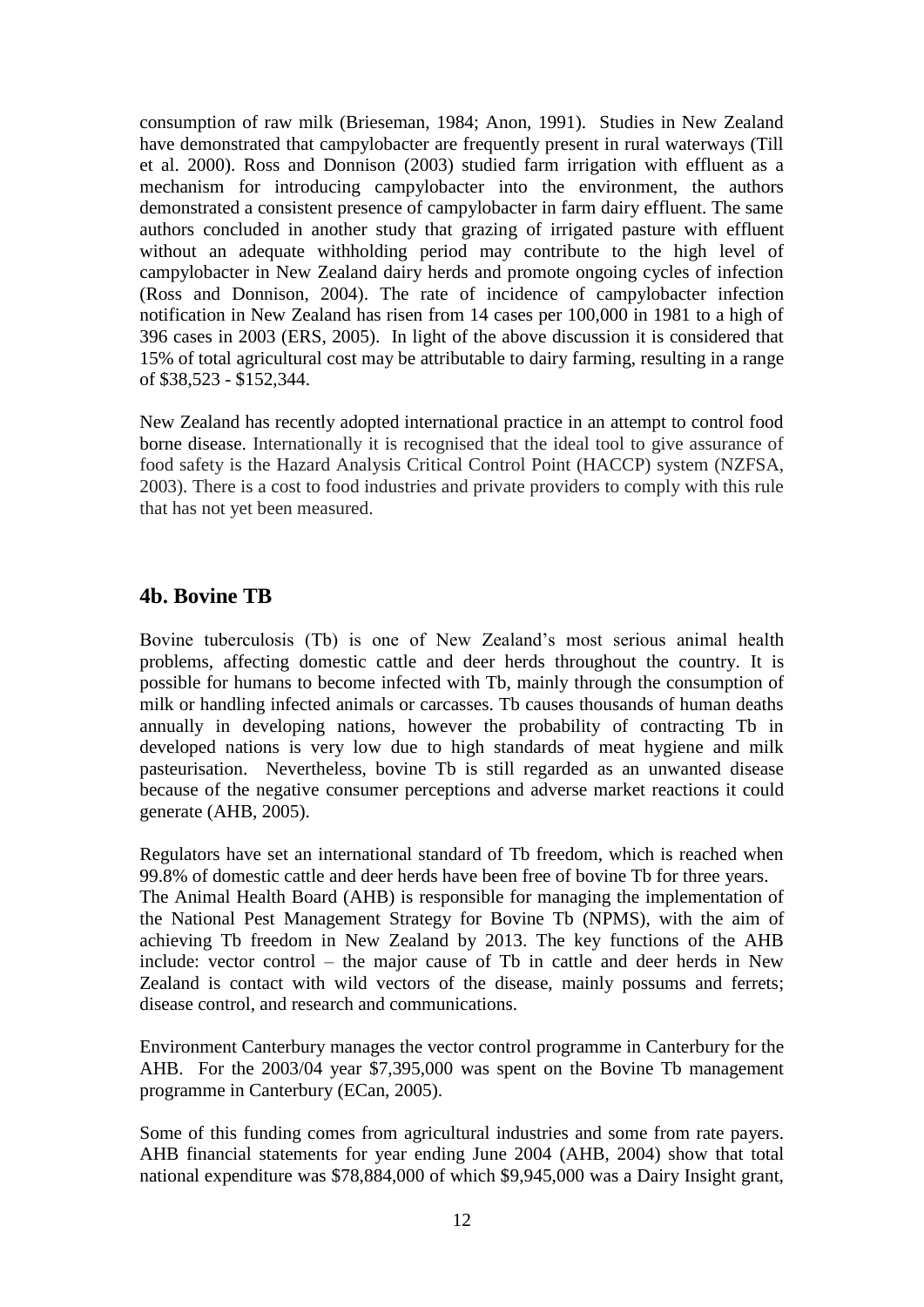\$2,031,000 was contributed by Deer Industry New Zealand and \$31,710,000 came from beef cattle levies. This leaves 45% of funding coming from outside these industries, from rate payers. If we apply this proportion to the Canterbury expenditure the result is \$3,327,750 (0.45(7,395,000)).

The Ministry for Agriculture and Forestry (MAF) reports that in 2004 there were 600,000 dairy cattle, 532,000 beef cattle and 453,000 deer in Canterbury (MAF, 2005) this equates to dairy cattle making up approximately 38% of total bovine stock units in Canterbury. Looking at the numbers we can see that contributions per stockunit for each type (dairy, beef, and deer) are not equal. However, expenditure on Tb control does not discriminate between stock types, benefits are non-excludable and non-rival in consumption and so are assumed to be equal across stock types. With this in mind, taking 38% of Canterbury rate payer contributions results in an estimate of external costs of Bovine Tb control of \$1,264,545 (0.38(3327750)). Table 2 summarizes the above information.

Vector control of possums and ferrets has positive externalities for native forest assets and many species. This has been a significant consideration in the decision to contribute rate payer funds.

| Scalars and calculations               | Item                                | $000$ 's |
|----------------------------------------|-------------------------------------|----------|
|                                        |                                     |          |
| a                                      | Total AHB national expenditure      | \$78884  |
| b                                      | ECan expenditure                    |          |
|                                        |                                     |          |
| c <sub>1</sub>                         | Dairy Insight grant                 | \$9945   |
| c <sub>2</sub>                         | Deer Industry N.Z.                  | \$2031   |
| $C_3$                                  | <b>Beef</b> levies                  | \$31710  |
|                                        | Total industry contribution         | \$43686  |
|                                        |                                     |          |
| $(1 - ((\sum c)/a))b$                  | Total public Canterbury expenditure | \$3328   |
|                                        |                                     |          |
| $d_1$                                  | Dairy stock units                   | 600      |
| d <sub>2</sub>                         | Beef stock units                    | 532      |
| $d_3$                                  | Deer stock units                    | 453      |
|                                        |                                     |          |
| $(d_1/(\sum d)) ((1 - ((\sum c)/a))b)$ | External cost of Bovine Tb          | \$1265   |

#### **Table 2: Bovine Tb expenditure summary**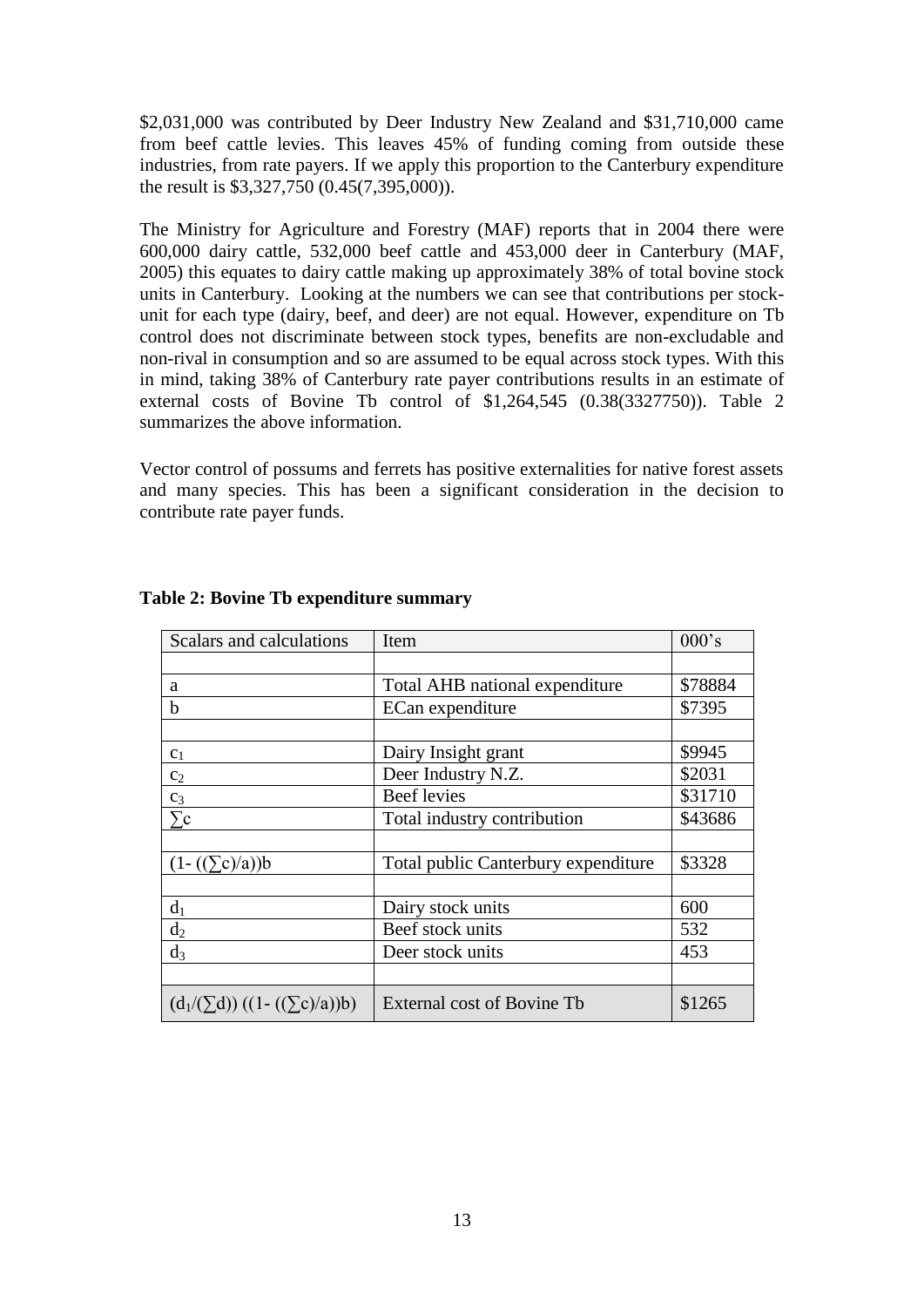### **Summary**

Dairy production in Canterbury negatively impacts surface and groundwater, air, biodiversity and human health at an estimated cost of \$28.7 to \$45 million per annum. These figures present a broad preliminary view and the relative scale of dairying"s negative impacts in Canterbury.

## **Conclusions**

There are many reasons why the estimates presented here can be considered conservative. Expenditure incurred in mitigating externalities constitutes only part of the full value of damages done. Estimates using this method therefore underestimate damage incurred. Many damages are irreversible and no level of expenditure will correct the problem. The consequences of the environmental risks of industrial agriculture are not entirely known or understood. Complex ecosystem behaviours are difficult for experts to model and are often not included in political debate. Many damages have non-point and large temporal characteristics making attributing causation a problematic task.

Problems surrounding water use and allocation were identified as key issues going forward. With increasing demand for water allocation for irrigation, water resource values across differing uses and users are going to be impacted.

This study, although brief, acts as a scoping paper for ongoing research into agricultural externalities in Canterbury. Policy debate focusing on internalising external costs of dairy farming is essential to provide incentives for adoption of sustainable practice and achieving protection of environmental and human health.

## **Acknowledgements**

We are very appreciative of information and critique provided by many people in particular the following, in no particular order; Dr Len Brown (Ministry for the Environment), Dr Melvin Briesman (Canterbury District Health Board), Zach Hill (Environment Canterbury), Rob Phillips (Environment Canterbury), Carl Hanson (Environment Canterbury), Andrew Barton (Environment Canterbury), George Griffiths (Environment Canterbury), Phil McGuigan (Environment Canterbury), Shirley Hayward (Environment Canterbury).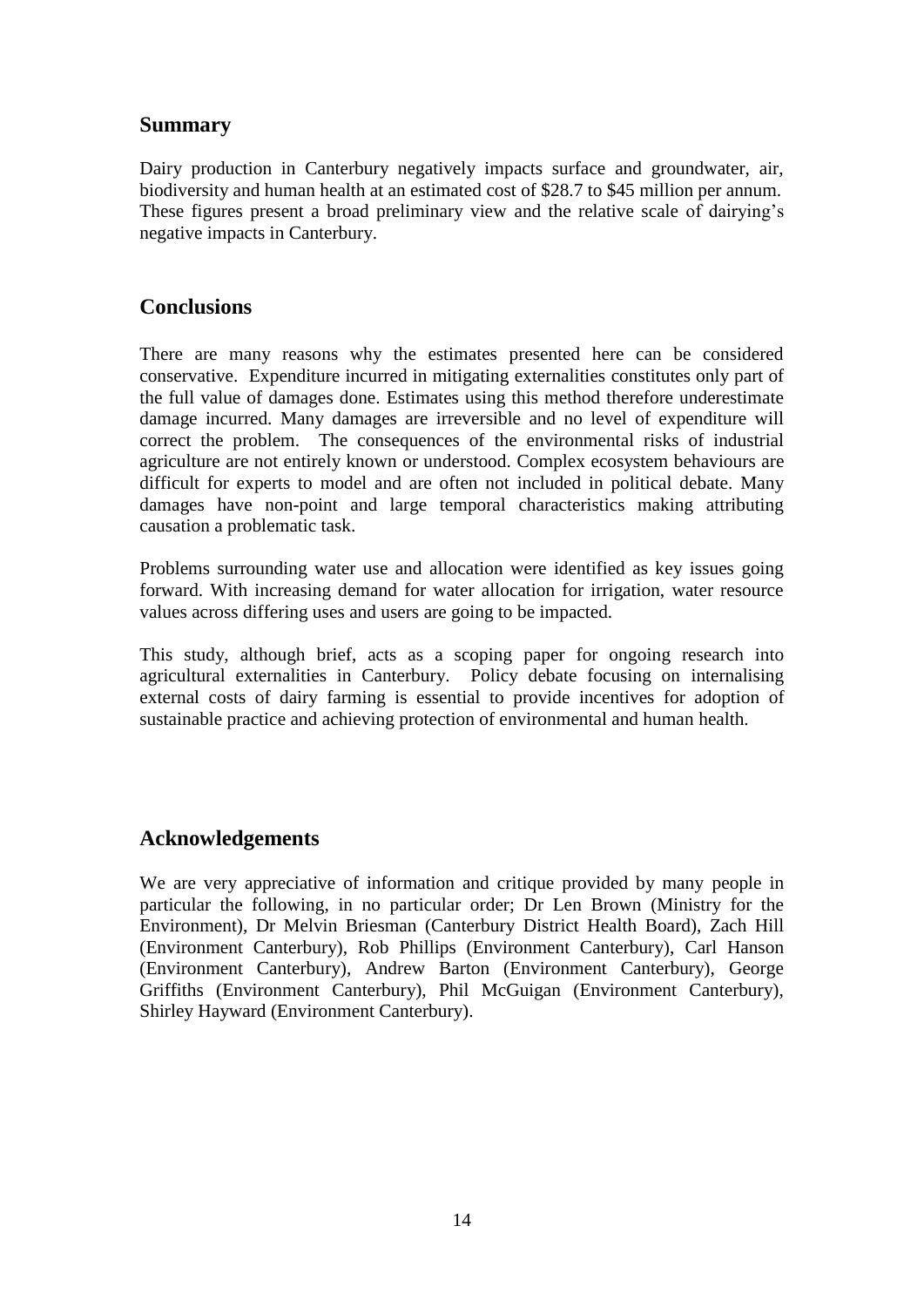#### **References**

- Animal Health Board, (2004). Animal Health Board 2004 Annual Report. Available at www.ahb.org.nz.
- Animal Health Board, (2005). Animal Health Board website www.ahb.org.nz viewed on 29/8/2005.
- Anonymous (1991). "*International notes: Campylobacter enteritis-New Zealand, 1990*". *Morbidity and Mortality Weekly vol. 40, no. 123, pp. 116-17.*
- Bewsell, D. and Kaine, G. (2005). *"Adoption of Environmental Bet Practice Amongst Dairy Farmers".* Paper presented at the Eleventh Annual Conference of the New Zealand Agricultural and Resource Economics Society (Inc.). AERU Discussion Paper No. 152.
- Brieseman, M. A. (1984). "Raw milk consumption as a probable cause of two outbreaks of campylobacter infection". *New Zealand Medical Journal, vol. 97, pp. 411-13.*
- Brown, L. (2005). Senior adviser Greenhouse gas inventory and projections, Reporting and review group Ministry for the Environment. Personal communication 5/8/2005.
- Cameron, K. C. and Di, H. J. (2004). "Nitrogen leaching losses from different forms and rates of farm effluent applied to a Templeton soil in Canterbury, New Zealand". *New Zealand Journal of Agricultural Research, vol. 47, pp. 429-37.*
- Cameron, K. C.; Di, H. J.; Reijnen, B. P. A.; Li, Z.; Russell, J. M. and Barnett, J. W. (2002). "Fate of nitrogen in dairy farm factory effluent irrigated onto land". *New Zealand Journal of Agricultural Research, vol. 45, pp. 207-16.*
- Close, M. E. and Flintoft, M. J. (2004). "National survey of pesticides in groundwater in New Zealand-2002". *New Zealand Journal of Marine and Freshwater Research, vol. 38, pp. 289 – 99.*
- Davies, H. (2001). "Groundwater and Health". *In Groundwaters of New Zealand, Rosen, M. R and White, P. A. (eds). New Zealand Hydrological Society Inc., Wellington. pp. 221-51.*
- Davies-Colley, R. J.; Nagels, J. W.; Smith, R. A.; Young, R. G. and Phillips, C. J. (2004)."Water quality impact of a dairy cow herd crossing a stream". *New Zealand Journal of Marine and Freshwater Research, vol. 38, pp. 569-76.*
- Dearnaley, M. (2001). "Milk versus water: A clash of culture". *New Zealand Herald, 11 June, A13.*
- Ekramul, H.; Hope, V.; Scragg, R.; Baker, M. and Shrestha, R. (2004). "A descriptive epidemiology of Giardiasis in New Zealand and gaps in surveillance data". New Zealand Medical Journal, vol. 117, no. 1205.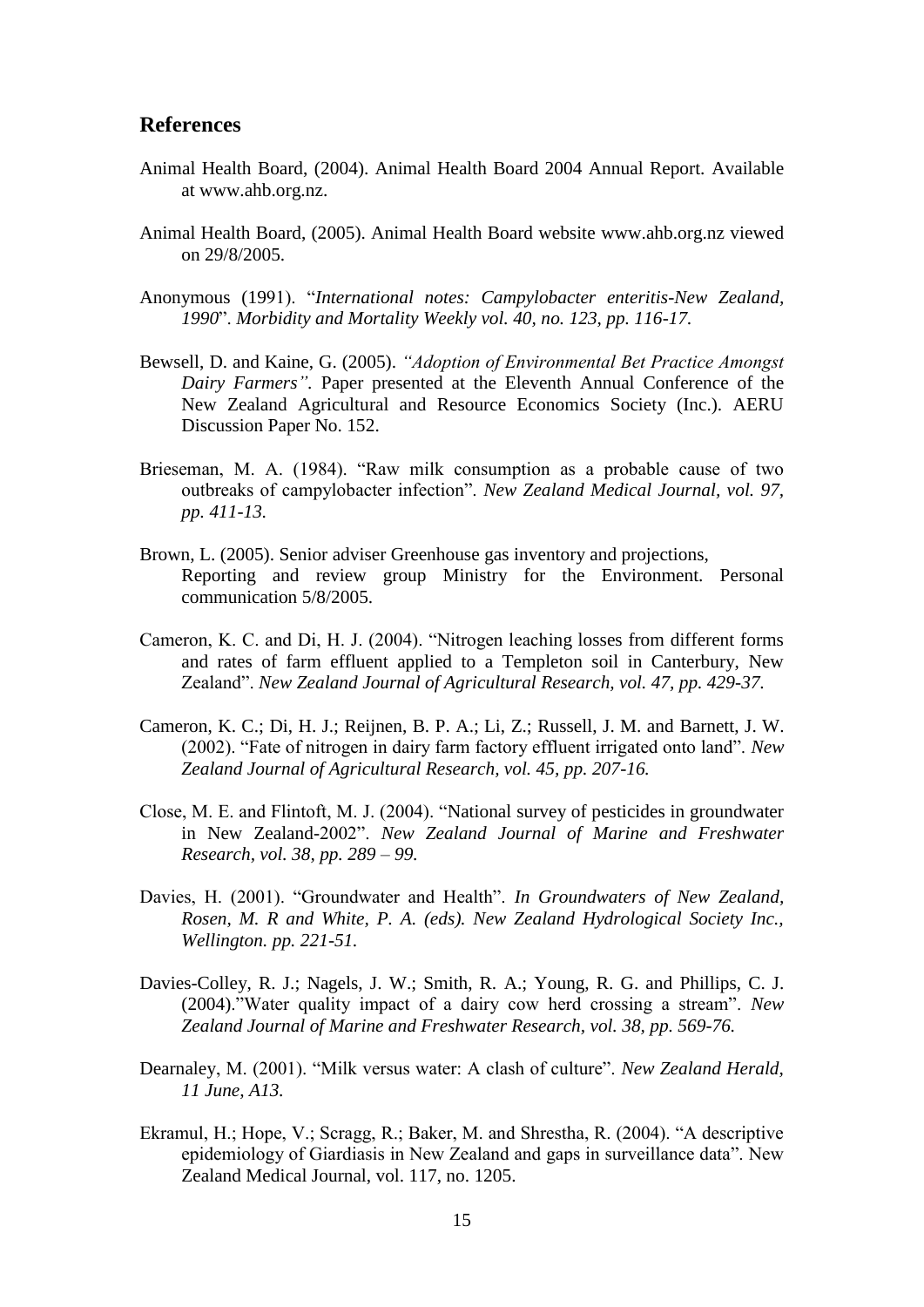- Environment Canterbury, (2002). "An overview of the water quality of the rivers and streams of the Canterbury region". *Report no. R02/25.*
- Environment Canterbury, (2002a). "Nitrate concentrations in Canterbury groundwater – a review of existing data". *Report no. R02/17.*
- Environment Canterbury, (2002b). "Groundwater quality monitoring annual summary, 2001-02". *Report no. U02/87.*
- Environment Canterbury, (2004). "Inventory of Recreational Values for Rivers and Lakes of Canterbury New Zealand". *Report no. U04/14.*
- Environment Canterbury, (2004a). "Inventory of Instream Values for Rivers and Lakes of Canterbury New Zealand. A Desktop Review". *Report no. U04/13.*
- Environment Canterbury, (2005). Environment Canterbury Community Plan Vol 2 Activities-Bovine Tb control.
- Environment Canterbury, (2005a). Environment Canterbury Annual Report 2003 2004. Available at www.ecan.govt.nz.
- Environment Canterbury, (2005b). Freshwater contact recreational monitoring programme summary report 2004/2005.
- Environment Canterbury, (2005c). "Rural land use change in Canterbury: 1995- 2004". *Report no. U05/19.*
- Environmental Science and Research Limited (2004). "Chemical Injury Surveillance for New Zealand 2003, National Implementation and Key Statistics". Available at www.surv.esr.cri.nz.
- Environmental Science and Research Limited (2004a). "Report on Agrichemical Spray Drift Incidents Reported to Public Health Services 2003".Available at www.surv.esr.cri.nz.
- Environmental Science and Research Limited (2005). "Notifiable and other diseases in New Zealand, Annual report 2004". Available at www.surv.esr.cri.nz.
- Hamill, K. D. and McBride, G. B. (2003). "River water quality trends and increased dairying in Southland, New Zealand". *New Zealand Journal of Marine and Freshwater Research, vol. 37, pp. 323-332.*
- Hill, Z. (2005) Zach Hill, Environment Canterbury. Personal communication 1/8/2005.
- Hill, G.W. and Crabtree, J. R. (2000). "Developing appraisal methods for the ex post evaluation of environmental projects under European Structural Funds". Paper presented at Agricultural Economics Society conference, 14-17 April, Manchester.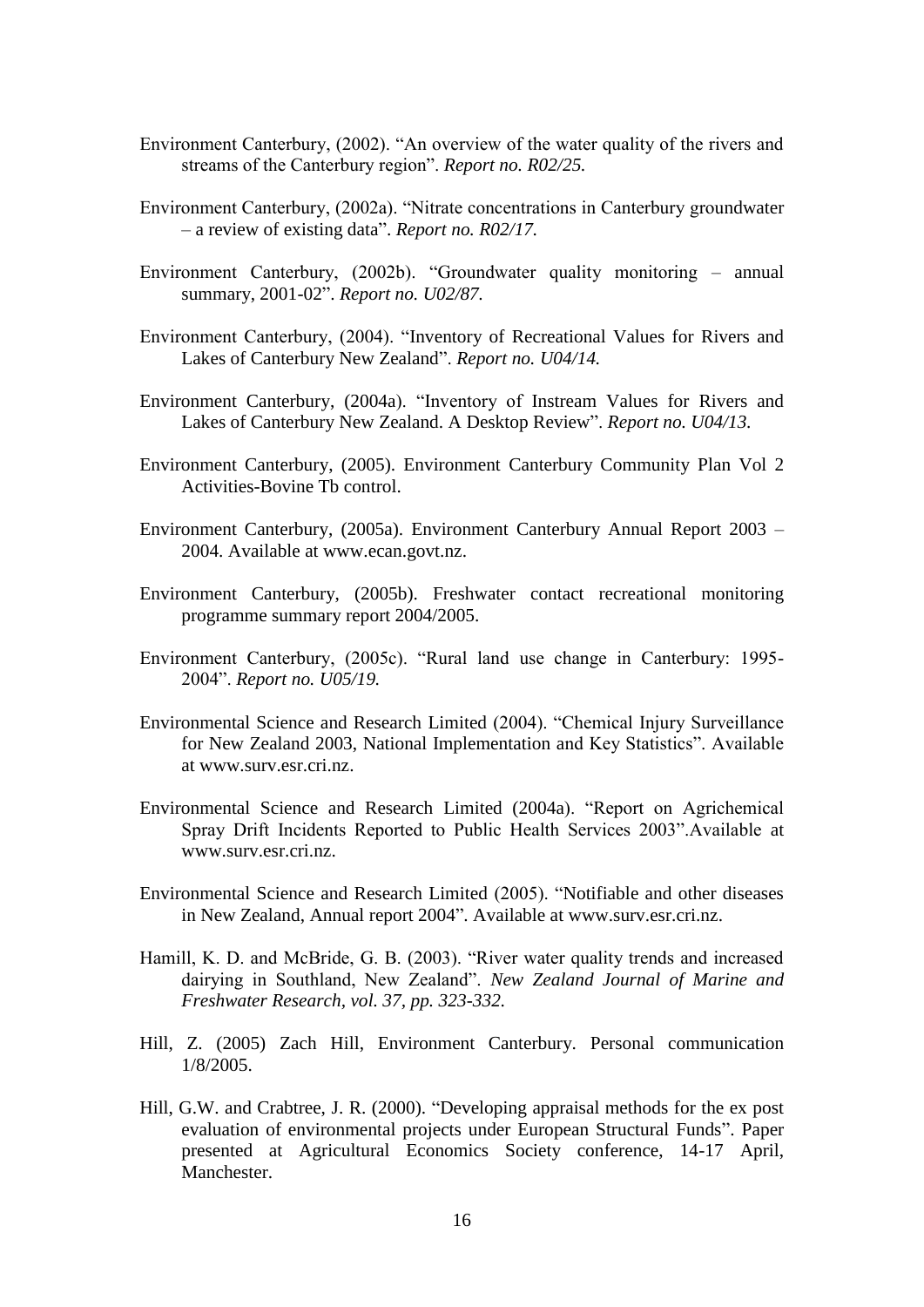- Inland Revenue Department,  $(2005)$ . Implementing the carbon tax a government consultation paper. Policy Advice Division of the Inland Revenue Department.
- Jellyman, D. J., Unwin, M. J. and James, G. D. (2003). "Anglers" Perceptions of the Status of Lowland Rivers and their Trout Fisheries Throughout New Zealand". NIWA Client Report CHC2002-046.
- Kerr, G. N., Sharp, B. M. H. and Leathers, K. L. (2004). "Instream Water Values: Canterbury"s Rakaia and Waimakariri Rivers". Research Report No. 272 , Agribusiness and Economics Research Unit, Lincoln University.
- Krausse, M.; Eastwood, C. and Alexander, R. R. (2001). "Muddied Waters, Estimating the national economic cost of soil erosion and sedimentation in New Zealand". Landcare Research, Palmerston North.
- Lake, R. J.; Baker, M. G.; Garrett, N.; Scott, G. W. and Scott, H. M. "Estimated number of cases of foodborne infectious disease in New Zealand". *New Zealand Medical Journal, vol. 113, pp. 281-4.*
- Larned, S. T.; Scarsbrook, M. R.; Snelder, T. H.; Norton, N. J. and Briggs, B. J. F. (2004)."Water quality in low-elevation streams and rivers of New Zealand: recent state and trends in contrasting land-cover classes". *New Zealand Journal of Marine and Freshwater Research, vol. 38, pp. 347-66.*
- Ledgard, S. and Thorrold, B. (2003). "Fertiliser use on Waikato dairy farms" viewed at www.dexcel.co.nz.
- Livestock Improvement Corporation Ltd (2004). "Dairy Statistics 2003 2004". Available at www.lic.co.nz.
- Memon, P. A. and Selsky, J. W. (2005). "Stakeholders and the management of freshwater resources in New Zealand: a critical commons perspective". Chapter in Sharma, S. and Starik, M. eds, Stakeholders, the Environment and Society. Edward Elgar, pp. 23-61.
- Millichamp, R. H. (2005). Evidence of Roger Heslop Millichamp Fish and Game Regional Manager before the Environment Court in the matter of the RMA 1991 and in the matter of an appeal pursuant to section 120 of the Act between Lynton Dairy Ltd the Appellant, and the Canterbury Regional Council the Respondent.
- Ministry for Agriculture and Forestry, (2005). Ministry for Agriculture and Forestry, Regional primary industry data tables viewed at www.maf.govt.nz on 27/7/2005.
- Ministry for the Environment, (2000). "New Zealand periphyton guidelines: detecting, monitoring, and managing enrichment of streams". Ministry for the Environment, Wellington.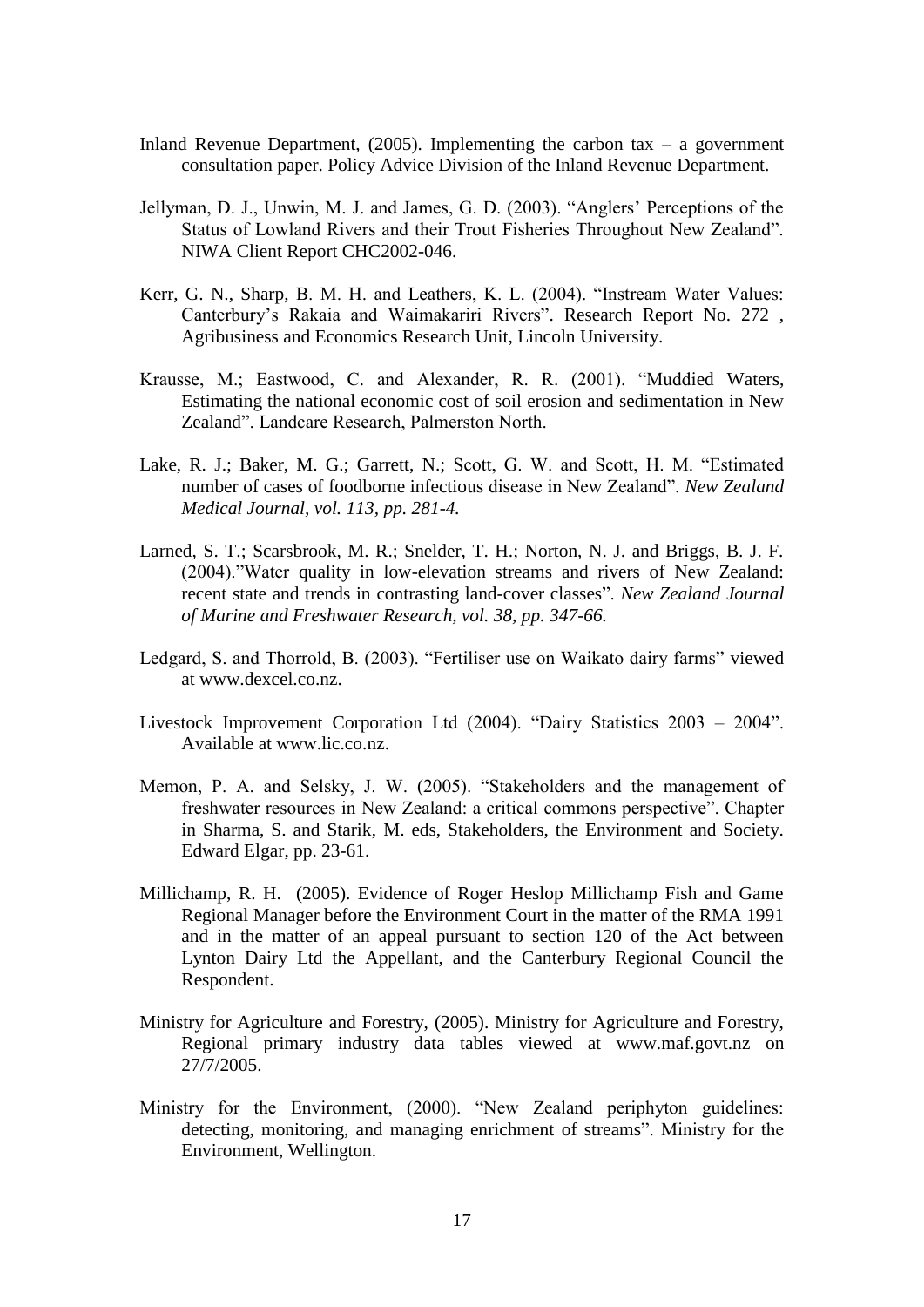- Ministry for the Environment, (2003). "Dairying and Clean Streams Accord". Available at www.mfe.govt.nz.
- Ministry for the Environment, (2004). "The Dairying and Clean Streams Accord: Snapshot of Progress-2003/2004". Available at www.mfe.govt.nz.
- Ministry of Health, (2000). "Drinking water Standards for New Zealand 2000". Ministry of Health, Wellington.
- Ministry for the Environment, (2005). New Zealand"s Greenhouse Gas Inventory 1990-2003. Available at www.climatechange.govt.nz.

National Poisons Centre, (2001)."Thirty Sixth Annual Report".

- New Zealand Food Safety Authority, (2003). "An Introduction to HACCP, Food Safety Information for New Zealand Businesses". New Zealand Food Safety Authority, Wellington.
- New Zealand Food Safety Authority, (2005). "E. Coli frequently asked questions". http://www.nzfsa.govt.nz/consumers/food-safety-topics/foodborne-illnesses/ecoli-0157/faq.htm, viewed 20/8/2005.
- Olsen, S. J.; Ying, M.; Davis, M. F.; Deasy, M.; Holland, B.; Lampietro, L.; Baysinger, M. C.; Sassano, F.; Polk, L. D.; Gromley, B.; Hung, M. J.; Pilot, K.; Orsini, M.; Van Duyne, S.; Rankin, S.; Genese, C.; Bresnitz, E. A.; Smucker, J.; Moll, M. and Sobel, J. (2004). "Multidrug-resistant Salmonella Typhimurium Infection from Milk Contaminated after Pasteurisation". *Emerging Infectious Disease, vol. 10, no. 5, pp. 932 – 35.*
- Pretty, J. N.; Brett, C.; Gee, D.; Hine, R. E.; Manson, C. F.; Morison, J. I. L.; Raven, H.; Rayment, M. D. and van der Bijl, G. (2000). "An assessment of the total external costs of UK agriculture". *Agricultural Systems, vol. 65, issue 2, pp. 113 – 36.*
- Ross, C. and Donnison, A. (2003). "Campylobacter and farm dairy effluent irrigation." *New Zealand Journal of Agricultural Research, vol. 46, pp 255-62*.
- Ross, C. and Donnison, A. (2004)."Survival of Campylobacter jejuni in soil after farm dairy effluent irrigation". *In: Wang, H.; Lavery, J. M. ed. Water, waste and land treatment for primary industry and rural areas. Proceedings of the 2004 New Zealand land Treatment Collective Annual Conference, Ashburton, New Zealand, pp. 102-08.*
- Scott, G. W.; Scott, H. M.; Lake, R. J.; and (2000)."Economic cost to New Zealand of foodborne infectious disease". *New Zealand Medical Journal, vol. 113, pp. 281- 4.*
- Sinton, L. W. (2001). "Microbial contamination of New Zealand's aquifers". In *Groundwaters of New Zealand, Rosen, M. R and White, P. A. (eds). New Zealand Hydrological Society Inc., Wellington. pp. 221-51.*